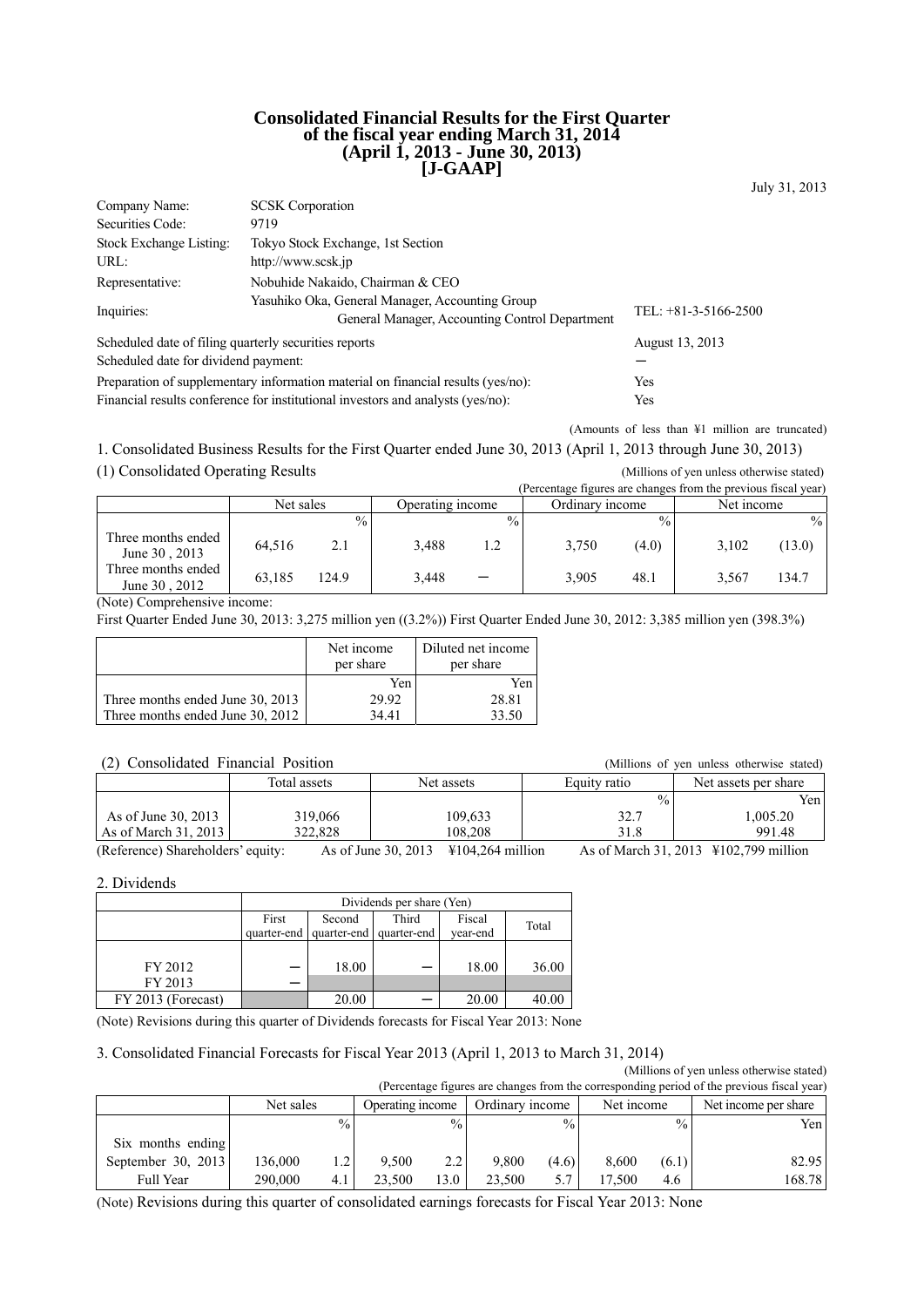- (1) Changes in significant subsidiaries during the period : None
- (2) Adoption of specific accounting procedures in preparing quarterly consolidated financial statements: None

(3) Changes in accounting policies, changes in accounting estimates and restatement of prior period financial statements after error corrections

- 1) Changes in accounting policies, changes in accounting standards and other regulations: None
- 2) Changes in accounting policies due to other reasons: None
- 3) Changes in accounting estimates: None
- 4) Restatement of prior period financial statements after error corrections: None

(4) Number of shares issued (Common stock)

1) The number of shares issued as of the period-end (including treasury stock)

|    | As of June 30, 2013                                         | 107,986,403 shares |
|----|-------------------------------------------------------------|--------------------|
|    | As of March 31, 2013                                        | 107,986,403 shares |
| 2) | The number of shares of treasury stock as of the period-end |                    |
|    | As of June 30, 2013                                         | 4,261,615 shares   |
|    | As of March 31, 2013                                        | 4,303,745 shares   |
| 3) | The average number of shares during the period              |                    |
|    | As of June 30, 2013                                         | 103,712,305 shares |
|    | As of June 30, 2012                                         | 103,663,741 shares |
|    |                                                             |                    |

\*Notification regarding the auditing process

• This financial report is not within the scope of the auditing process as prescribed by the Financial Instruments and Exchange Act. Therefore, and as of the time of disclosure, the auditing process of this financial report has not been completed.

\* Cautionary statement concerning appropriate use of financial forecasts and other explanatory notes

- The financial forecasts contained in this document are based on the information currently available and certain assumptions deemed reasonable. Actual results may vary from these forecasts for various reasons. With regard to the assumptions on which financial forecasts are based and other explanatory notes in connection with the use of financial forecasts, please refer to "Qualitative information of Consolidated Financial Forecast for the fiscal year ending March 31, 2014" on page 3.
- SCSK will hold a results briefing for institutional investors and analysts on July 31, 2013. Materials used in the briefing, a transcript of the main questions and answers, and other related information will be published on SCSK's website promptly thereafter.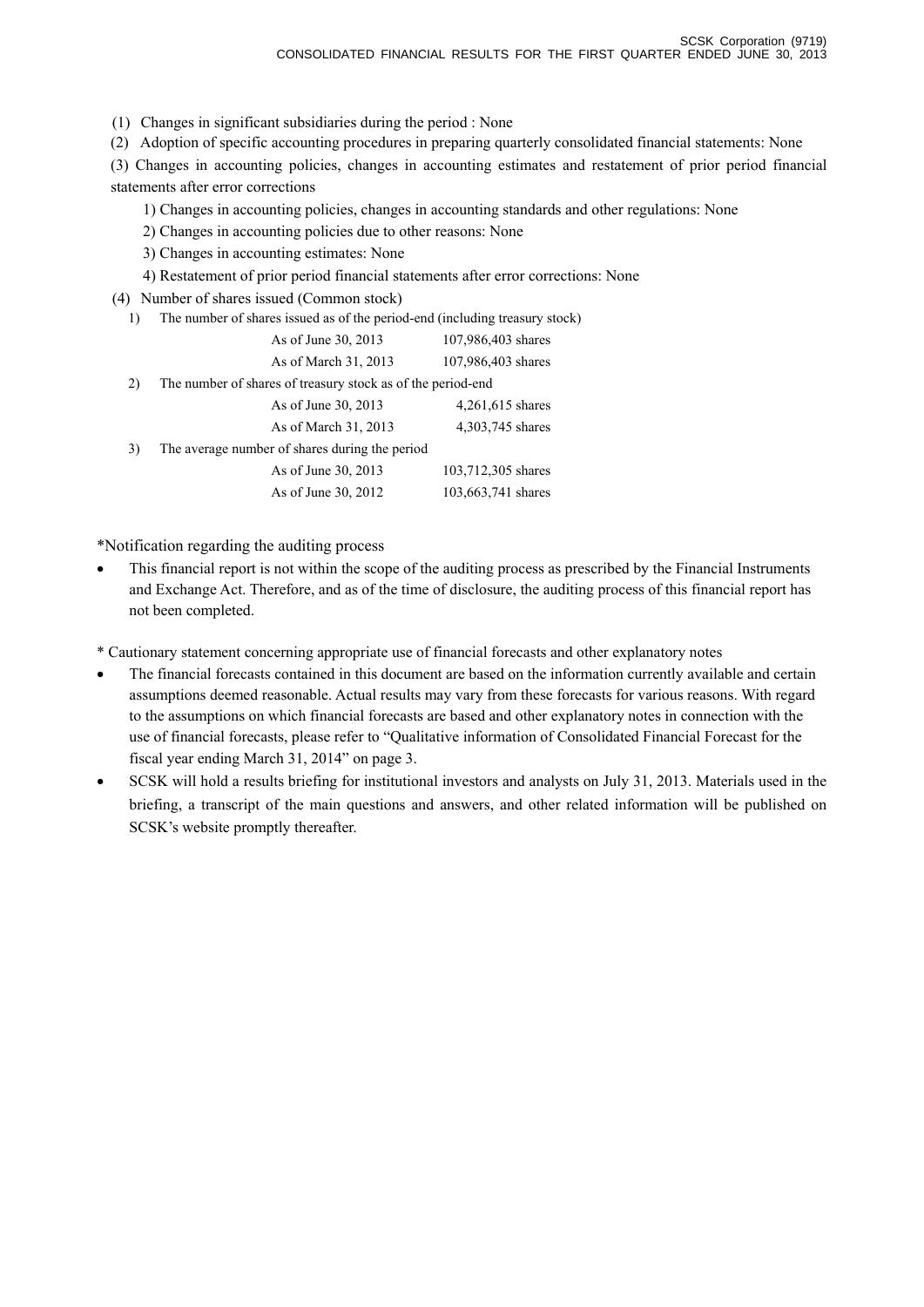# Contents

| (1) |                                                                                                                                                                                                                                |  |
|-----|--------------------------------------------------------------------------------------------------------------------------------------------------------------------------------------------------------------------------------|--|
| (2) |                                                                                                                                                                                                                                |  |
| (3) |                                                                                                                                                                                                                                |  |
|     | 2. Summary information (notes) manufactured and all the set of the set of the set of the set of the set of the set of the set of the set of the set of the set of the set of the set of the set of the set of the set of the s |  |
| (1) | Transfer of important subsidiaries in the three months under review manufactured and an approximate and a property of                                                                                                          |  |
| (2) |                                                                                                                                                                                                                                |  |
| (3) | Changes in accounting policies, changes in accounting estimate and restatement of prior period financial                                                                                                                       |  |
|     |                                                                                                                                                                                                                                |  |
|     | 3. Consolidated Quarterly Financial Statements manufactured and continuum control of the Statements of Statements                                                                                                              |  |
| (1) |                                                                                                                                                                                                                                |  |
| (2) | Consolidated Quarterly Statements of Income and Comprehensive Income manufacturer and Tonsolidated Quarterly Statements of Income and Comprehensive Income manufacturer and Tonsolidated Quarterly                             |  |
|     |                                                                                                                                                                                                                                |  |
|     | Consolidated Quarterly Statements of Comprehensive Income manufactured and annual consolidated Quarterly Statements of Comprehensive Income manufactured and all the Statements of Comprehensive Income manufactured and all t |  |
| (3) |                                                                                                                                                                                                                                |  |
| (4) | Notes regarding Consolidated Financial Results for the First Quarter ended June 30, 2013 ·································11                                                                                                   |  |
|     |                                                                                                                                                                                                                                |  |
|     | (Notes concerning Significant Changes in Shareholder's Equity) ……………………………………………………………………11                                                                                                                                    |  |
|     |                                                                                                                                                                                                                                |  |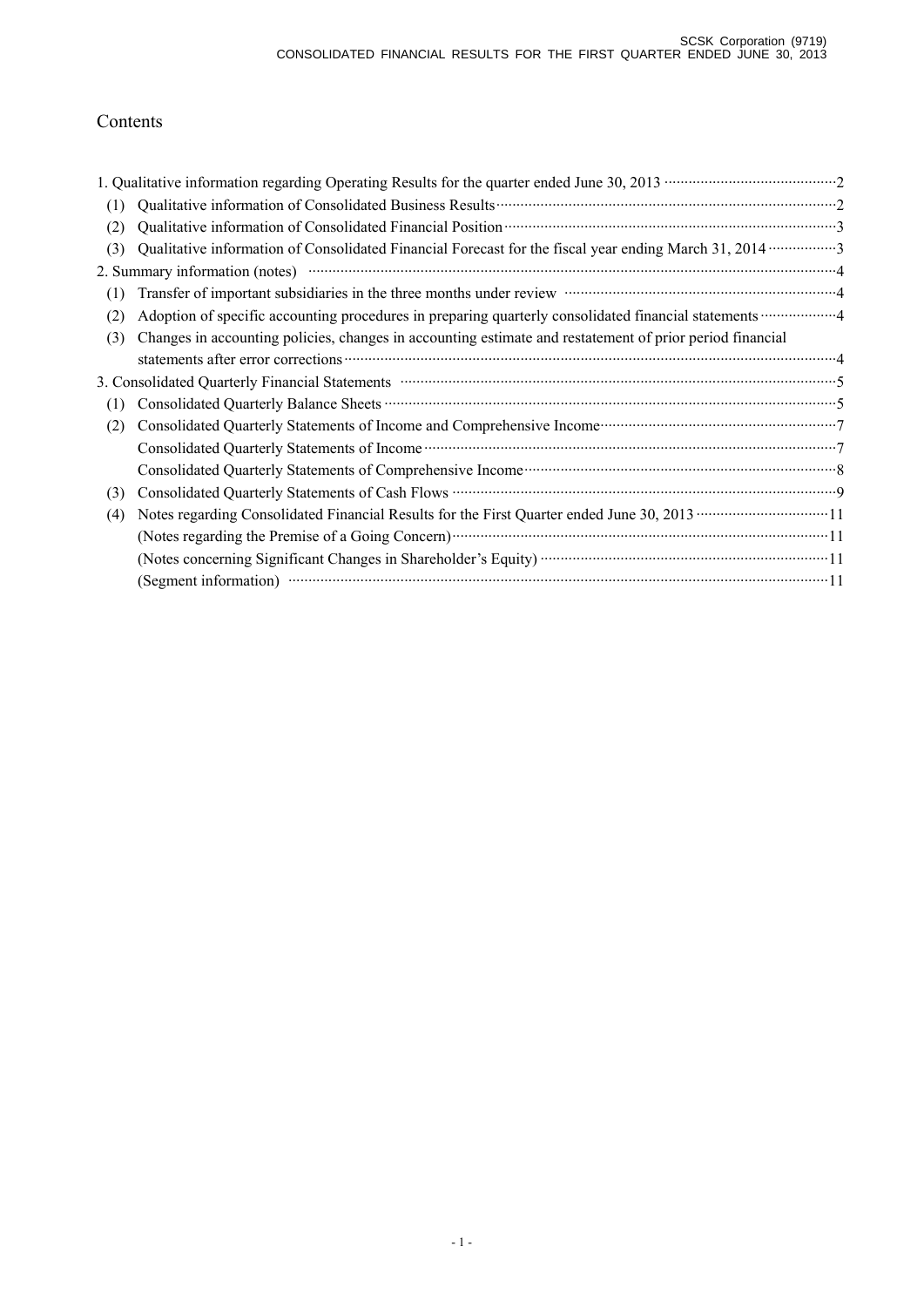### **1. Qualitative information regarding Operating Results for the quarter ended June 30, 2013 (1) Qualitative information of Consolidated Business Results**

In the first-quarter period under review, the Japanese economy responded to the government and central bank's financial and fiscal policies, and since the beginning of the year the stock market was strong as the business climate moves into a recovery trend. Consumer spending and equipment investment have stabilized, and the number of companies looking at investment in a positive light is steadily increasing as corporate earnings recover, due in part to the correction of the yen's appreciation. Currently, despite a slowdown in emerging economies such as China and concerns over the United States reconsidering its policy of quantitative easing, domestic demand is showing a stabilizing trend and exports are recovering, which indicates a mild recovery trend for the Japanese economy.

In these economic conditions the business environment surrounding SCSK Group has generally improved after several years of corporate customers cutting back on or postponing IT investment. Although a portion of customers in electronics and other industries remain cautious, the correction of the strong yen and recovery in performance suggest that manufacturing industry customers will expand their IT investment. In the financial industry, demand continues to be strong for large-scale IT investment relating to business mergers and integration, particularly from banking and insurance industry customers, and in the telecommunications industry IT investment continues its upward trend due to high demand for smartphones.

Additionally, since demand has grown for cloud-type IT services to further increase work efficiency and productivity, along with higher appetite for BCP and disaster recovery measures, customer demand for data center services continuing to grow.

Turning to the Company's operating results for the first-quarter period under review, consolidated net sales increased 2.1% compared to the same period of the previous fiscal year to ¥64,516 million. This reflects firm demand for system development for financial industry customers and in maintenance and operations services for manufacturing industry customers. Operating income increased 1.2% year on year to ¥3,488 million on increased sales. Ordinary income decreased 4.0% to ¥3,750 million, reflecting the absence of a one-time gain on investments in partnership that influenced performance in the previous fiscal year. Net income decreased 13.0% to ¥3,102 million, despite a decrease in tax expenses on deferred tax assets and the influence of a one-time business portfolio restructuring expense that had been incorporated into initial forecasts, along with other factors.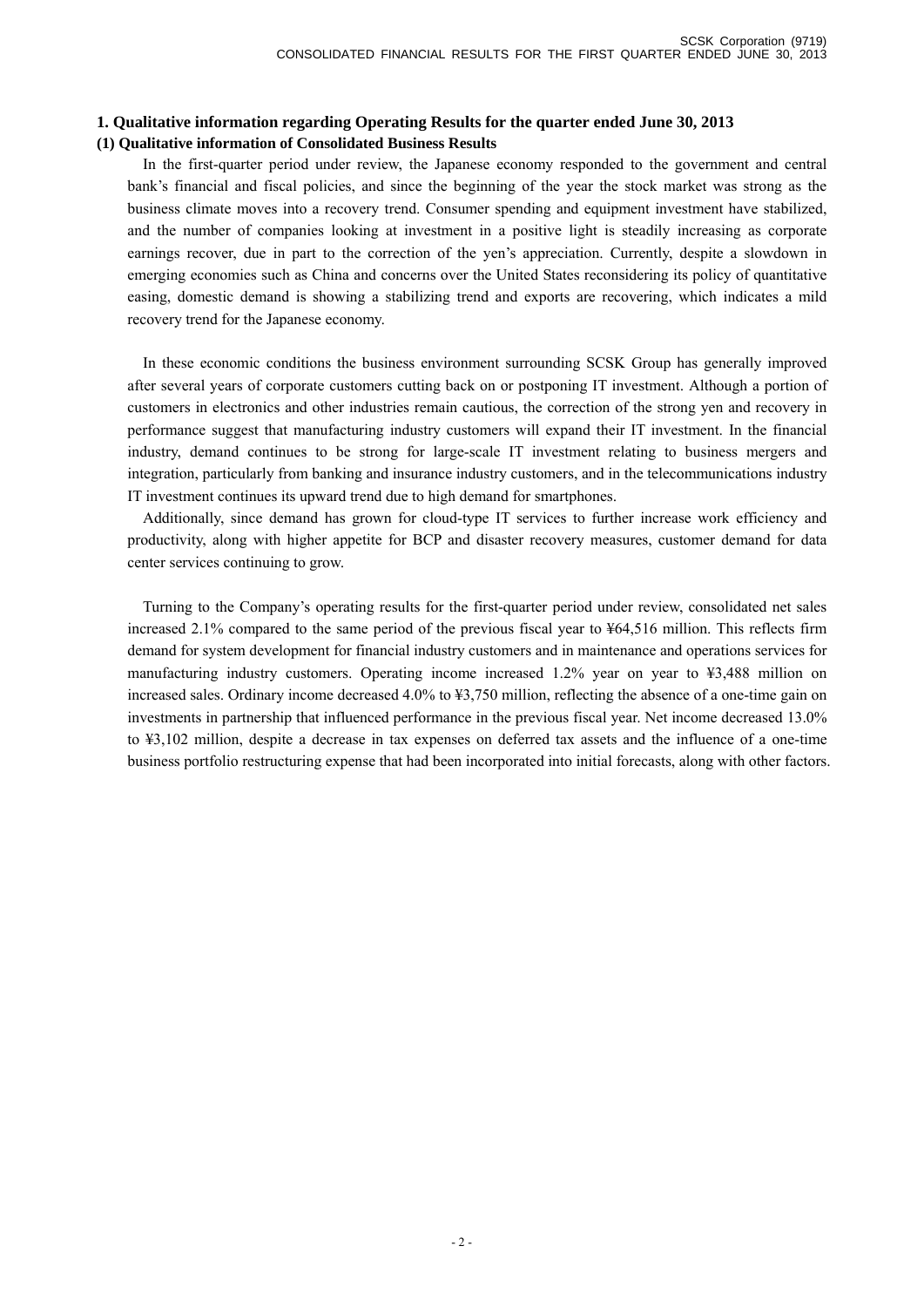#### **(2) Qualitative information of Consolidated Financial Position**

Cash and cash equivalents ("cash") as of June 30, 2013 decreased ¥1,746 million compared to March 31, 2013 to ¥81,501 million. The increase or decrease in each cash flow type and the main factors for such changes are as follows.

#### Cash flow from operating activities

Net cash provided by operating activities was ¥4,061 million.

The main cash inflow factors were net income before income taxes and minority interests of ¥3,365 million, depreciation of ¥1,692 million and an ¥11,330 million increase in capital stemming from a decrease in accounts receivable. The main cash outflow factors were a decrease in accounts payable of ¥4,487 million, an increase in inventories of ¥3,047 million, and payment of income and other taxes of ¥739 million.

### Cash flow from investing activities

Net cash used in investing activities was ¥1,098 million.

The main cash outflow factors were payments for the acquisition of tangible fixed assets of ¥735 million and acquisition of intangible fixed assets of ¥402 million.

Cash flow from financing activities

Net cash used in financing activities was ¥4,800 million.

The main cash outflow factors were payments for repayment of long-term debt of ¥2,500 million, and yearend dividend payments of ¥1,870 million (¥18 per share).

### **(3) Qualitative information of Consolidated Financial Forecast for the fiscal year ending March 31, 2014**

Business performance for the first quarter of the year was generally in accordance with forecasts and there are no changes to the consolidated half-year or full-year forecasts issued on April 26, 2013.

### \*Characteristics of SCSK Group's quarterly results

As many companies in Japan have fiscal years that run from April to March, adoption and inspection of computer systems tends to be concentrated in September and March, respectively the halfway point and end of the April to March fiscal year. Excluding sales covered by contract agreements, SCSK Group mainly records sales on a receipt-and-inspection basis. This means that Group business results fluctuate by season, with sales and income tending to be concentrated in the second and fourth quarters of each year.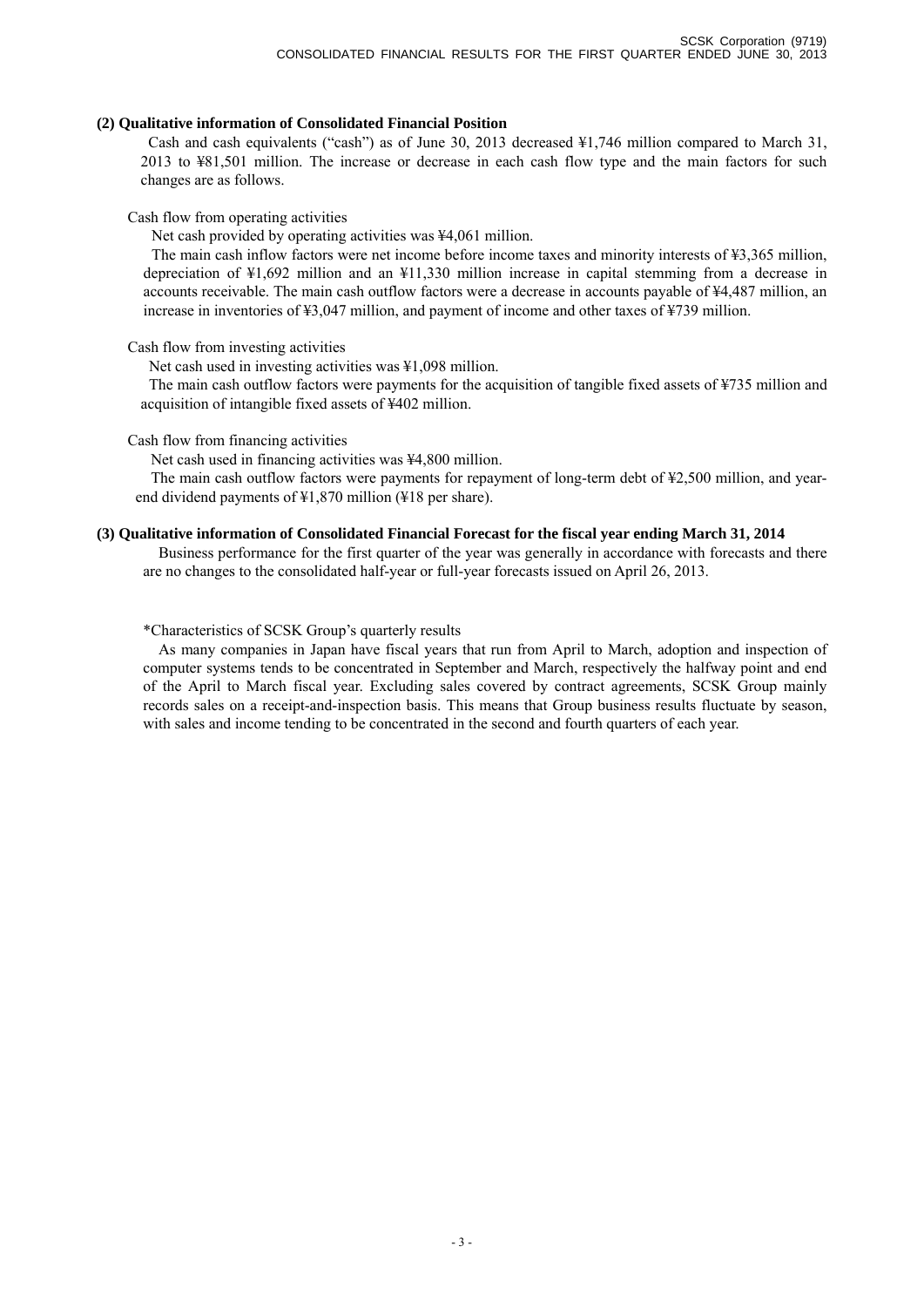### **2.Summary information (notes)**

**(1)Transfer of important subsidiaries in the three months under review**  No applicable items

**(2)Adoption of specific accounting procedures in preparing quarterly consolidated financial statements**  No applicable items

**(3)Changes in accounting policies, changes in accounting estimates and restatement of prior period financial statements after error corrections** 

No applicable items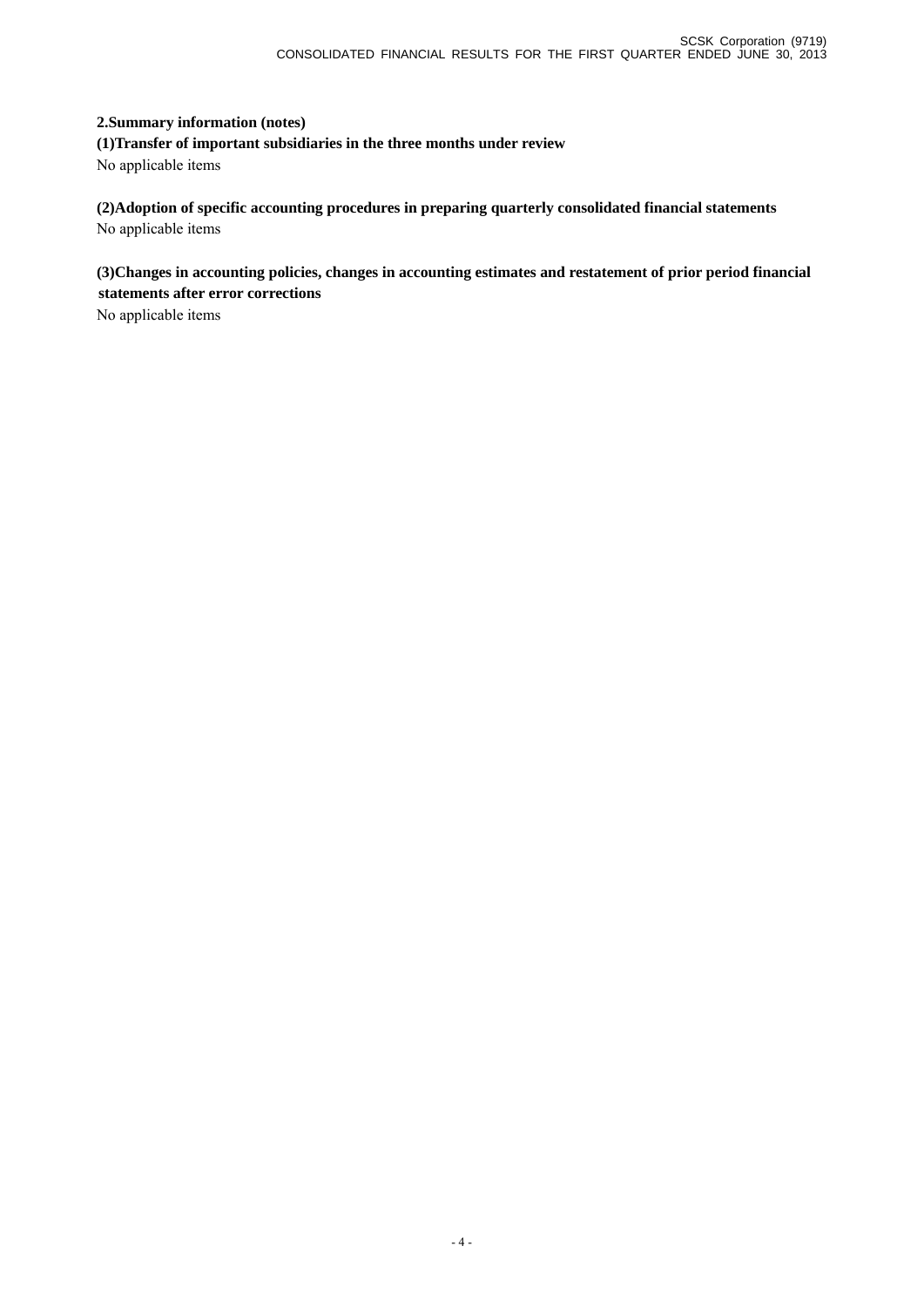## **3. Consolidated Quarterly Financial Statements**

### **(1) Consolidated Quarterly Balance Sheets**

|                                     |                     | (Unit: Millions of Yen) |
|-------------------------------------|---------------------|-------------------------|
|                                     | As of Mar. 31, 2013 | As of Jun. 30, 2013     |
| <b>ASSETS</b>                       |                     |                         |
| Current assets                      |                     |                         |
| Cash and deposits                   | 19,669              | 19,481                  |
| Notes and accounts receivable-trade | 61,661              | 50,361                  |
| Securities                          | 1,298               | 1,228                   |
| Operational investment securities   | 37,326              | 42,656                  |
| Merchandise and finished goods      | 2,793               | 4,111                   |
| Work in process                     | 646                 | 2,369                   |
| Raw materials and supplies          | 21                  | 31                      |
| Short-term loans receivable         | 106                 | 106                     |
| Deposits paid                       | 64,478              | 63,019                  |
| Other                               | 20,718              | 23,583                  |
| Allowance for doubtful accounts     | (101)               | (28)                    |
| Total current assets                | 208,620             | 206,920                 |
| Noncurrent assets                   |                     |                         |
| Property, plant and equipment       |                     |                         |
| Buildings and structures, net       | 26,684              | 26,316                  |
| Land                                | 22,118              | 22,135                  |
| Others, net                         | 7,420               | 7,473                   |
| Total property, plant and equipment | 56,223              | 55,925                  |
| Intangible assets                   |                     |                         |
| Goodwill                            | 343                 | 316                     |
| Other                               | 7,346               | 7,164                   |
| Total intangible assets             | 7,690               | 7,480                   |
| Investments and other assets        |                     |                         |
| Investment securities               | 11,428              | 11,303                  |
| Other                               | 39,163              | 37,733                  |
| Allowance for doubtful accounts     | (298)               | (296)                   |
| Total investments and other assets  | 50,294              | 48,740                  |
| Total noncurrent assets             | 114,208             | 112,146                 |
| <b>Total assets</b>                 | 322,828             | 319,066                 |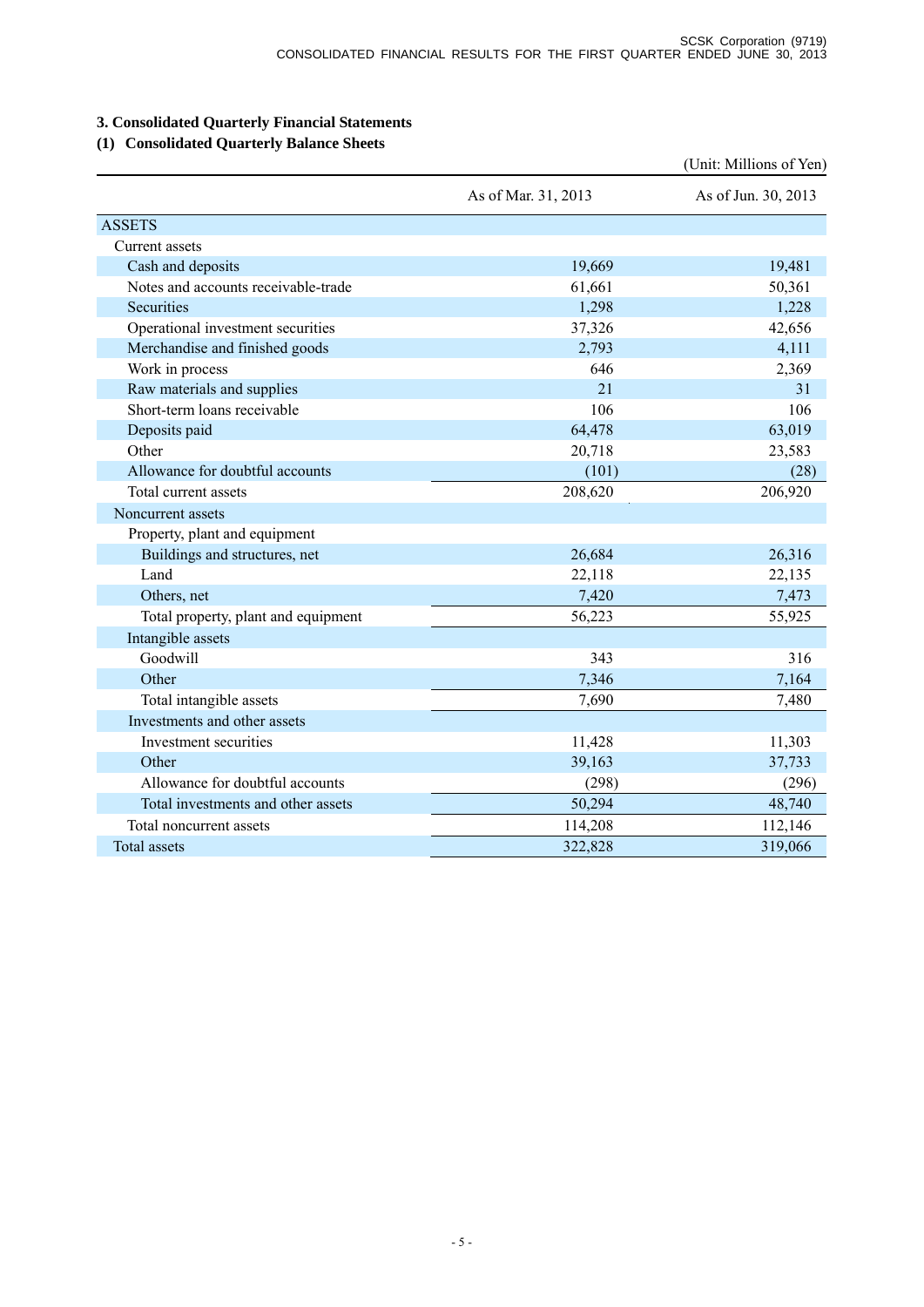|                                                                |                     | (Unit: Millions of Yen) |
|----------------------------------------------------------------|---------------------|-------------------------|
|                                                                | As of Mar. 31, 2013 | As of Jun. 30, 2013     |
| <b>LIABILITIES</b>                                             |                     |                         |
| <b>Current liabilities</b>                                     |                     |                         |
| Notes and accounts payable-trade                               | 17,568              | 13,091                  |
| Current portion of bonds with subscription rights to<br>shares | 35,000              | 35,000                  |
| Current portion of long-term loans payable                     | 9,860               | 7,360                   |
| Income taxes payable                                           | 777                 | 280                     |
| Provision for bonuses                                          | 7,546               | 3,572                   |
| Provision for directors' bonuses                               | 110                 | 17                      |
| Provision for loss on construction contracts                   | 12                  | 452                     |
| Deposits received of prepaid cards                             | 64,414              | 65,290                  |
| Other                                                          | 24,585              | 31,169                  |
| Total current liabilities                                      | 159,876             | 156,233                 |
| Noncurrent liabilities                                         |                     |                         |
| Bonds payable                                                  | 20,000              | 20,000                  |
| Long-term loans payable                                        | 20,000              | 20,000                  |
| Provision for retirement benefits                              | 7,697               | 7,114                   |
| Provision for directors' retirement benefits                   | 29                  | 29                      |
| Asset retirement obligations                                   | 1,391               | 1,396                   |
| Other                                                          | 5,625               | 4,660                   |
| Total noncurrent liabilities                                   | 54,743              | 53,200                  |
| <b>Total liabilities</b>                                       | 214,619             | 209,433                 |
| <b>NET ASSETS</b>                                              |                     |                         |
| Shareholders' equity                                           |                     |                         |
| Capital stock                                                  | 21,152              | 21,152                  |
| Capital surplus                                                | 3,066               | 3,066                   |
| Retained earnings                                              | 86,735              | 87,967                  |
| Treasury stock                                                 | (8,654)             | (8, 565)                |
| Total shareholders' equity                                     | 102,300             | 103,621                 |
| Accumulated other comprehensive income                         |                     |                         |
| Valuation difference on available-for-sale securities          | 957                 | 947                     |
| Deferred gains or losses on hedges                             | $\,8\,$             | 44                      |
| Foreign currency translation adjustment                        | (468)               | (348)                   |
| Total accumulated other comprehensive income                   | 498                 | 643                     |
| Subscription rights to shares                                  | 168                 | 152                     |
| Minority interests                                             | 5,241               | 5,215                   |
| Total net assets                                               | 108,208             | 109,633                 |
| Total liabilities and net assets                               | 322,828             | 319,066                 |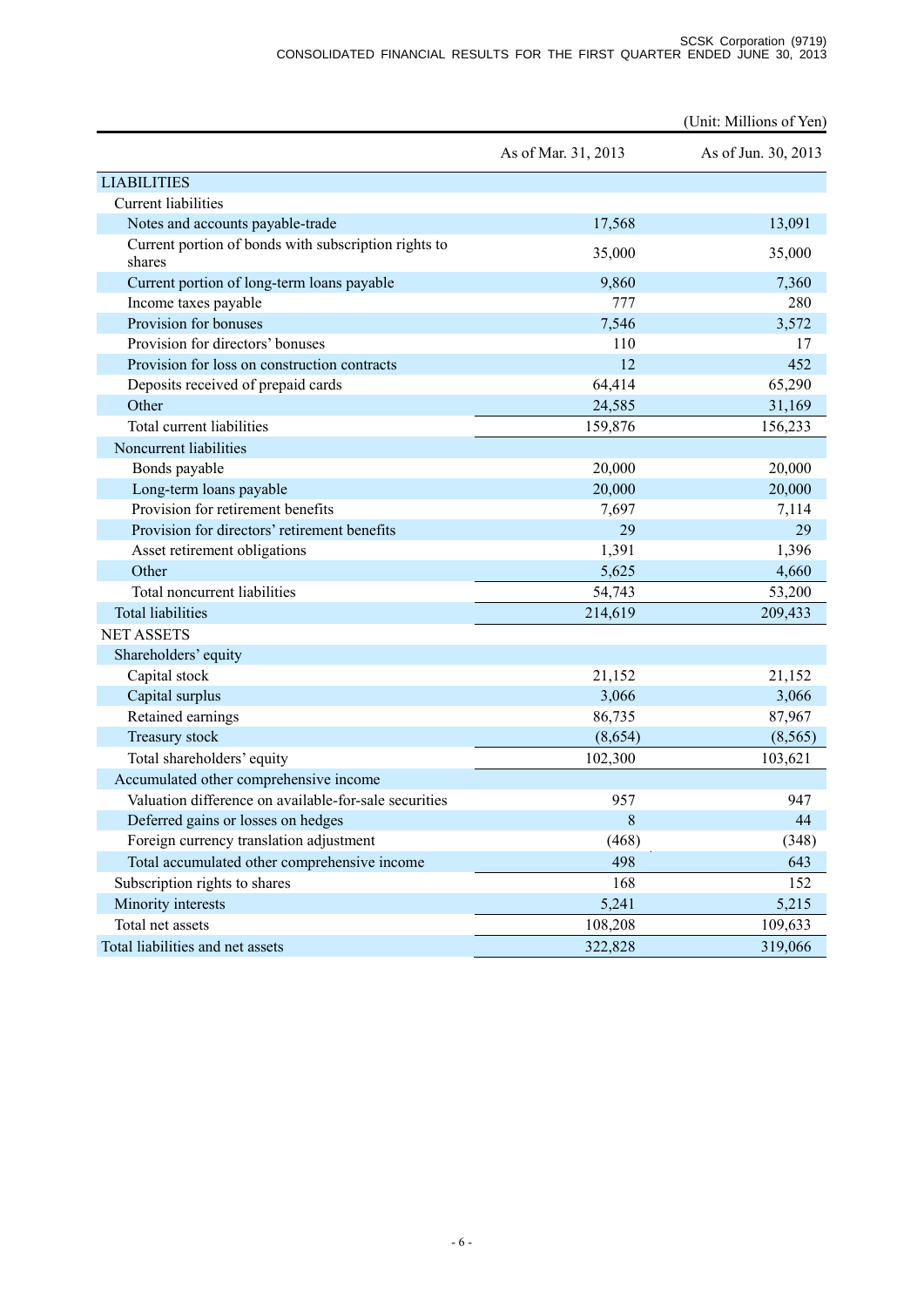|                                                      |                                       | (Unit: Millions of Yen)               |
|------------------------------------------------------|---------------------------------------|---------------------------------------|
|                                                      | From Apr. 1, 2012<br>to Jun. 30, 2012 | From Apr. 1, 2013<br>to Jun. 30, 2013 |
| Net sales                                            | 63,185                                | 64,516                                |
| Cost of sales                                        | 48,513                                | 49,869                                |
| Gross profit                                         | 14,671                                | 14,647                                |
| Selling, general and administrative expenses         | 11,223                                | 11,158                                |
| Operating income                                     | 3,448                                 | 3,488                                 |
| Non-operating income                                 |                                       |                                       |
| Interest income                                      | 53                                    | 63                                    |
| Dividends income                                     | 27                                    | 28                                    |
| Equity in earnings of affiliates                     | 69                                    | 63                                    |
| Gain on investments in partnership                   | 354                                   | 26                                    |
| Hoard profit of prepaid card                         | 302                                   | 267                                   |
| Other                                                | 143                                   | 110                                   |
| Total non-operating income                           | 952                                   | 559                                   |
| Non-operating expenses                               |                                       |                                       |
| Interest expenses                                    | 96                                    | 97                                    |
| Loss on valuation of investment securities           | 22                                    | 63                                    |
| Foreign exchange losses                              | $\overline{2}$                        | 30                                    |
| Retirement benefit expenses                          | 65                                    | 65                                    |
| Financing expenses                                   | 218                                   |                                       |
| Other                                                | 91                                    | 40                                    |
| Total non-operating expenses                         | 495                                   | 297                                   |
| Ordinary income                                      | 3,905                                 | 3,750                                 |
| Extraordinary income                                 |                                       |                                       |
| Gain on sales of noncurrent assets                   | 5                                     | 1                                     |
| Gain on sales of investment securities               | $\boldsymbol{0}$                      |                                       |
| Gain on sales of subsidiaries and affiliates' stocks |                                       | $\theta$                              |
| Gain on sales of memberships                         | $\boldsymbol{0}$                      |                                       |
| Total extraordinary income                           | 5                                     | $\overline{2}$                        |
| <b>Extraordinary</b> loss                            |                                       |                                       |
| Loss on retirement of noncurrent assets              | 3                                     | 6                                     |
| Loss on sales of noncurrent assets                   |                                       |                                       |
| Business withdrawal loss                             |                                       | 378                                   |
| Total extraordinary loss                             | $\overline{3}$                        | 386                                   |
| Income before income taxes and minority interests    | 3,907                                 | 3,365                                 |
| Income taxes — current                               | 148                                   | 177                                   |
| Income taxes — deferred                              | 170                                   | 57                                    |
| Total income taxes                                   | 319                                   | 235                                   |
| Income before minority interests                     | 3,588                                 | 3,129                                 |
| Minority interests in income                         | 21                                    | 27                                    |
| Net income                                           | 3,567                                 | 3,102                                 |

### **(2) Consolidated Quarterly Statements of Income and Comprehensive Income Consolidated Quarterly Statements of Income**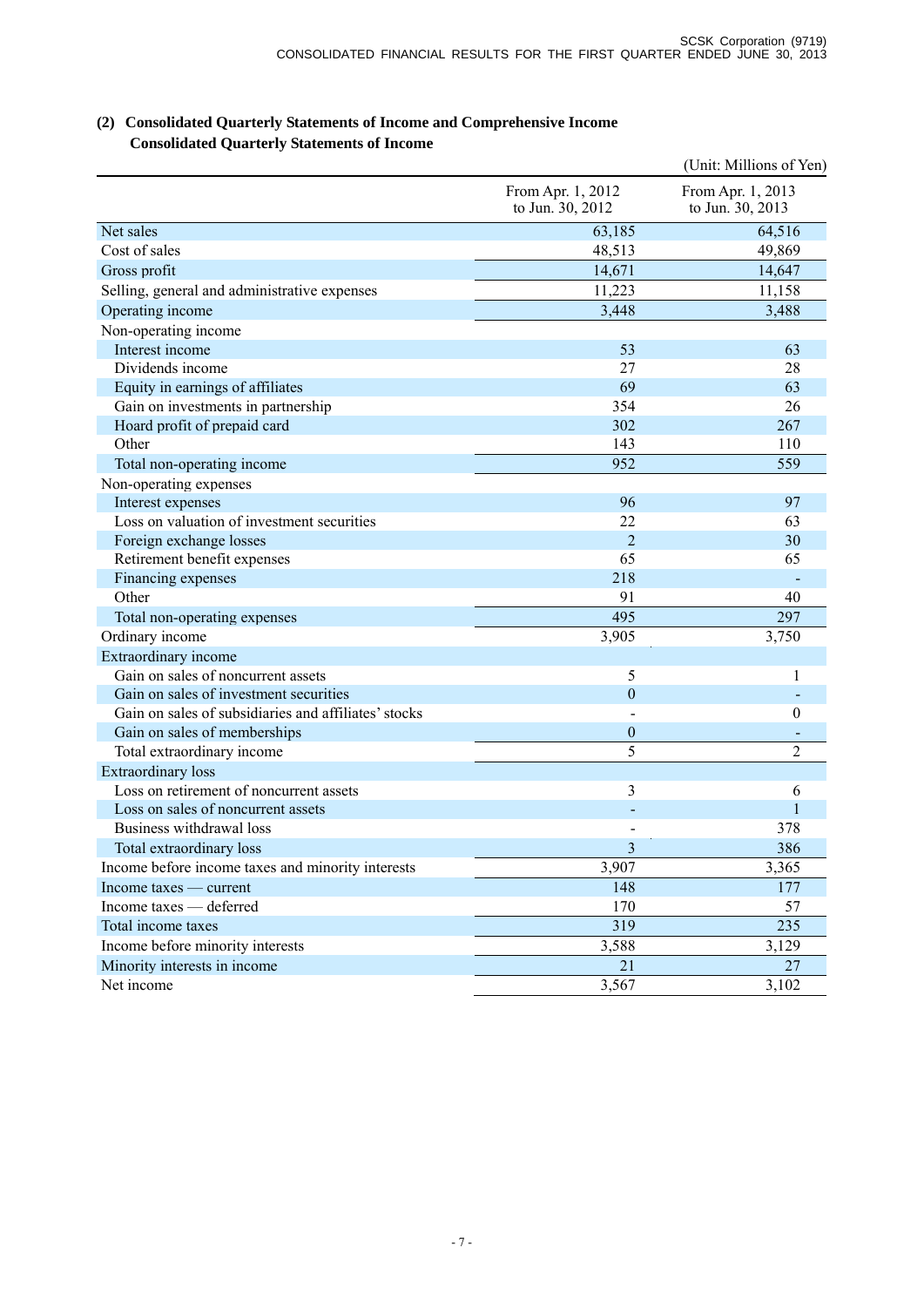## **Consolidated Quarterly Statements of Comprehensive Income**

|                                                                                        |                                       | (Unit: Millions of Yen)               |
|----------------------------------------------------------------------------------------|---------------------------------------|---------------------------------------|
|                                                                                        | From Apr. 1, 2012<br>to Jun. 30, 2012 | From Apr. 1, 2013<br>to Jun. 30, 2013 |
| Income before minority interests                                                       | 3,588                                 | 3,129                                 |
| Other comprehensive income                                                             |                                       |                                       |
| Valuation difference on available-for-sale securities                                  | (250)                                 | (12)                                  |
| Deferred gains or losses on hedges                                                     | (12)                                  | 35                                    |
| Foreign currency translation adjustment                                                | 57                                    | 117                                   |
| Share of other comprehensive income of associates<br>accounted for using equity method | 2                                     | 6                                     |
| Total other comprehensive income                                                       | (203)                                 | 146                                   |
| Comprehensive income                                                                   | 3,385                                 | 3,275                                 |
| Comprehensive income attributable to                                                   |                                       |                                       |
| Comprehensive income attributable to owners of the<br>parent                           | 3,363                                 | 3,246                                 |
| Comprehensive income attributable to minority interests                                | 22                                    | 28                                    |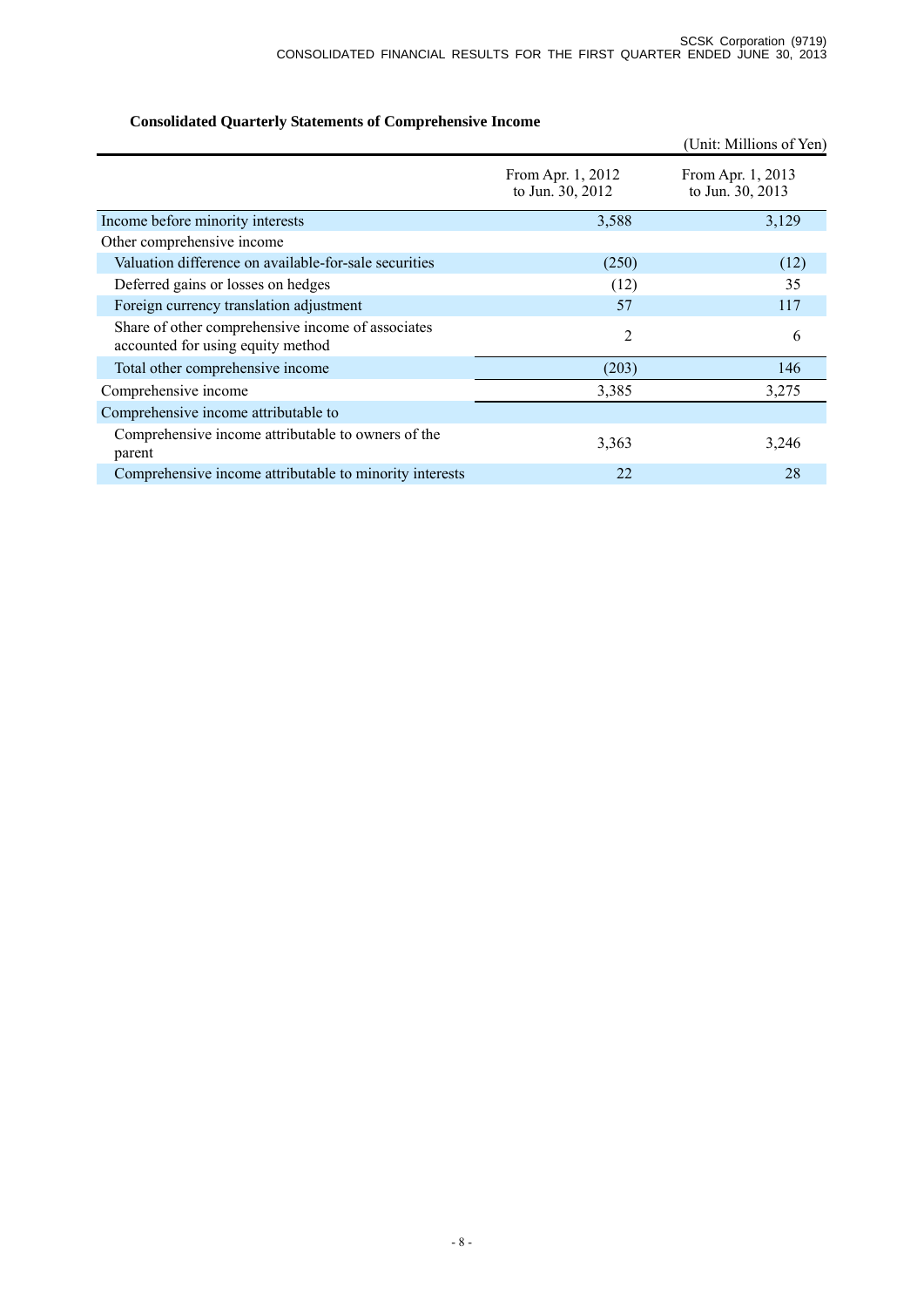## **(3) Consolidated Quarterly Statements of Cash Flows**

|                                                                |                                       | (Unit: Millions of Yen)               |
|----------------------------------------------------------------|---------------------------------------|---------------------------------------|
|                                                                | From Apr. 1, 2012<br>to Jun. 30, 2012 | From Apr. 1, 2013<br>to Jun. 30, 2013 |
| Net cash provided by (used in) operating activities            |                                       |                                       |
| Income before income taxes and minority interests              | 3,907                                 | 3,365                                 |
| Depreciation and amortization                                  | 1,583                                 | 1,692                                 |
| Amortization of goodwill                                       | 27                                    | 27                                    |
| Increase (decrease) in allowance for doubtful accounts         | (44)                                  | (75)                                  |
| Increase (decrease) in provision for retirement benefits       | 253                                   | (576)                                 |
| Decrease (increase) in prepaid pension costs                   | (170)                                 | 641                                   |
| Loss on retirement of noncurrent assets                        | 3                                     | 6                                     |
| Loss(gain) on sales of noncurrent assets                       | (5)                                   | $\theta$                              |
| Loss (gain) on valuation of investment securities              | 22                                    | 63                                    |
| Loss (gain) on sales of investment securities                  | (4)                                   |                                       |
| Loss (gain) on sales of stocks of subsidiaries and affiliates  |                                       | (0)                                   |
| Equity in (earnings) losses of affiliates                      | (69)                                  | (63)                                  |
| Share-based compensation expenses                              | 1                                     |                                       |
| Interest and dividends income                                  | (81)                                  | (91)                                  |
| Interest expenses paid on loans and bonds                      | 96                                    | 97                                    |
| Loss (gain) on investments in partnership                      | (354)                                 | (26)                                  |
| Decrease (increase) in investment securities for sale          | (1, 189)                              | (5, 417)                              |
| Decrease (increase) in notes and accounts receivable-trade     | 11,905                                | 11,330                                |
| Decrease (increase) in inventories                             | (2,619)                               | (3,047)                               |
| Increase (decrease) in notes and accounts payable-trade        | (3,153)                               | (4, 487)                              |
| Increase (decrease) in deposits received of prepaid cards      | 763                                   | 876                                   |
| Directors' bonus payments                                      | (65)                                  | (126)                                 |
| Other, net                                                     | (4,523)                               | 460                                   |
| Subtotal                                                       | 6,283                                 | 4,648                                 |
| Interest and dividends income received                         | 200                                   | 234                                   |
| Interest expenses paid                                         | (61)                                  | (81)                                  |
| Income taxes paid                                              | (872)                                 | (739)                                 |
| Net cash provided by (used in) operating activities            | 5,551                                 | 4,061                                 |
| Net cash provided by (used in) investing activities            |                                       |                                       |
| Purchase of securities                                         | (1,199)                               | (899)                                 |
| Proceeds from sales and redemption of securities               | 1,200                                 | 900                                   |
| Purchase of property, plant and equipment                      | (4, 148)                              | (735)                                 |
| Proceeds from sales of property, plant and equipment           | 1                                     | 2                                     |
| Purchase of intangible assets                                  | (580)                                 | (402)                                 |
| Purchase of investment securities                              | (2)                                   | (103)                                 |
| Proceeds from sales and redemption of investment<br>securities | 91                                    | 83                                    |
| Collection of short-term loans receivable                      | 1,351                                 | 3                                     |
| Proceeds from withdrawal of investments in partnership         | 438                                   | 149                                   |
| Payments for lease and guarantee deposits                      | (47)                                  | (5)                                   |
| Proceeds from collection of lease and guarantee deposits       | 19                                    | 40                                    |
| Payments for asset retirement obligations                      |                                       | (14)                                  |
| Other, net                                                     | 121                                   | (115)                                 |
| Net cash provided by (used in) investing activities            | (2,755)                               | (1,098)                               |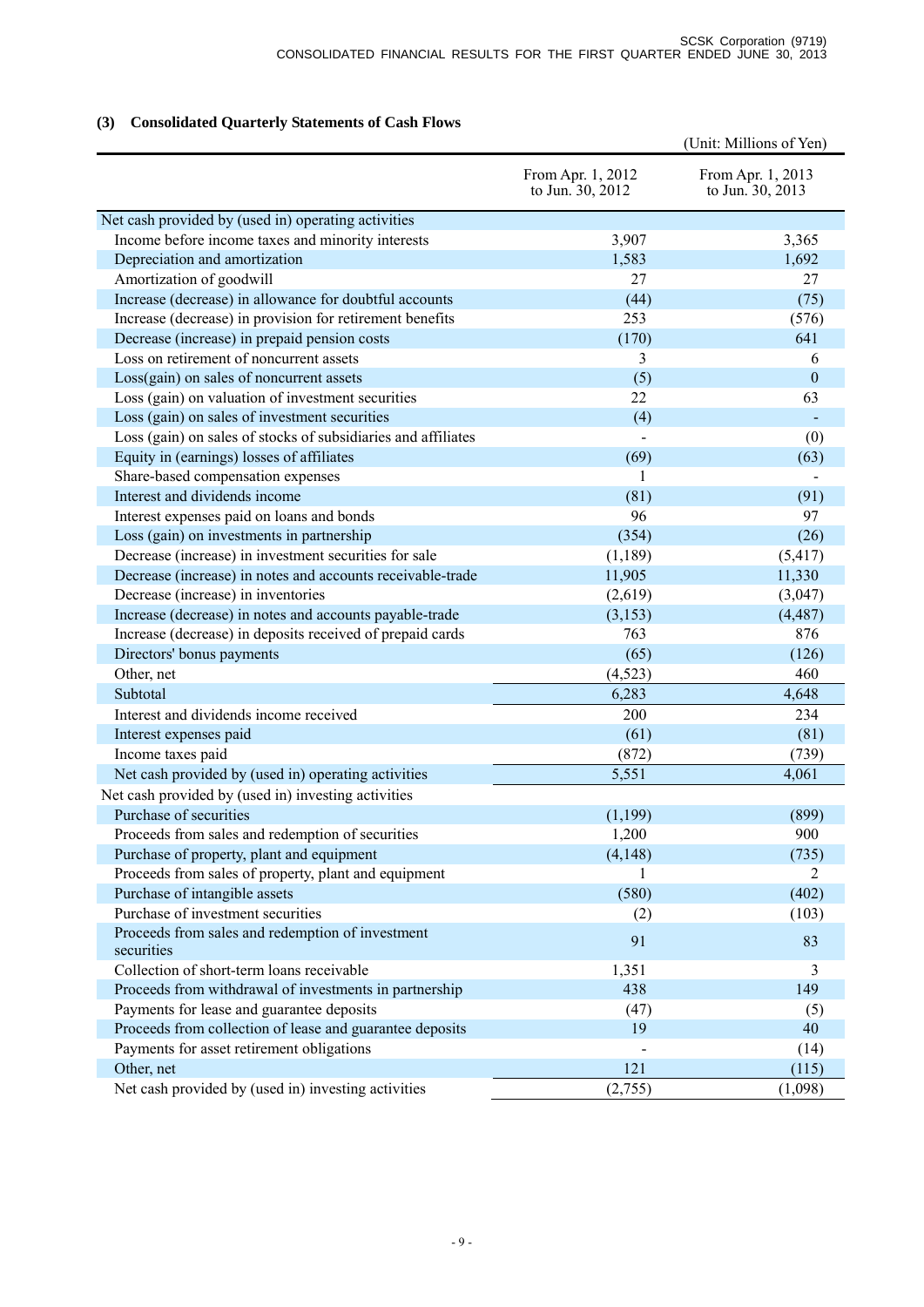|                                                             |                                       | (Unit: Millions of Yen)               |
|-------------------------------------------------------------|---------------------------------------|---------------------------------------|
|                                                             | From Apr. 1, 2012<br>to Jun. 30, 2012 | From Apr. 1, 2013<br>to Jun. 30, 2013 |
| Net cash provided by (used in) financing activities         |                                       |                                       |
| Proceeds from long-term loans payable                       | 20,000                                |                                       |
| Repayment of long-term loans payable                        | (2,500)                               | (2,500)                               |
| Proceeds from issuance of bonds                             | 10,000                                |                                       |
| Repayments of lease obligations                             | (436)                                 | (443)                                 |
| Purchase of treasury stock                                  | (30,077)                              | (5)                                   |
| Proceeds from sales of treasury stock                       | $\Omega$                              | 73                                    |
| Cash dividends paid                                         | (1,662)                               | (1,870)                               |
| Cash dividends paid to minority shareholders                | (44)                                  | (54)                                  |
| Other, net                                                  |                                       |                                       |
| Net cash provided by (used in) financing activities         | (4,720)                               | (4,800)                               |
| Effect of exchange rate change on cash and cash equivalents | 57                                    | 90                                    |
| Net increase (decrease) in cash and cash equivalents        | (1, 867)                              | (1,746)                               |
| Cash and cash equivalents at beginning of period            | 63,661                                | 83,247                                |
| Cash and cash equivalents at end of period                  | 61,793                                | 81,501                                |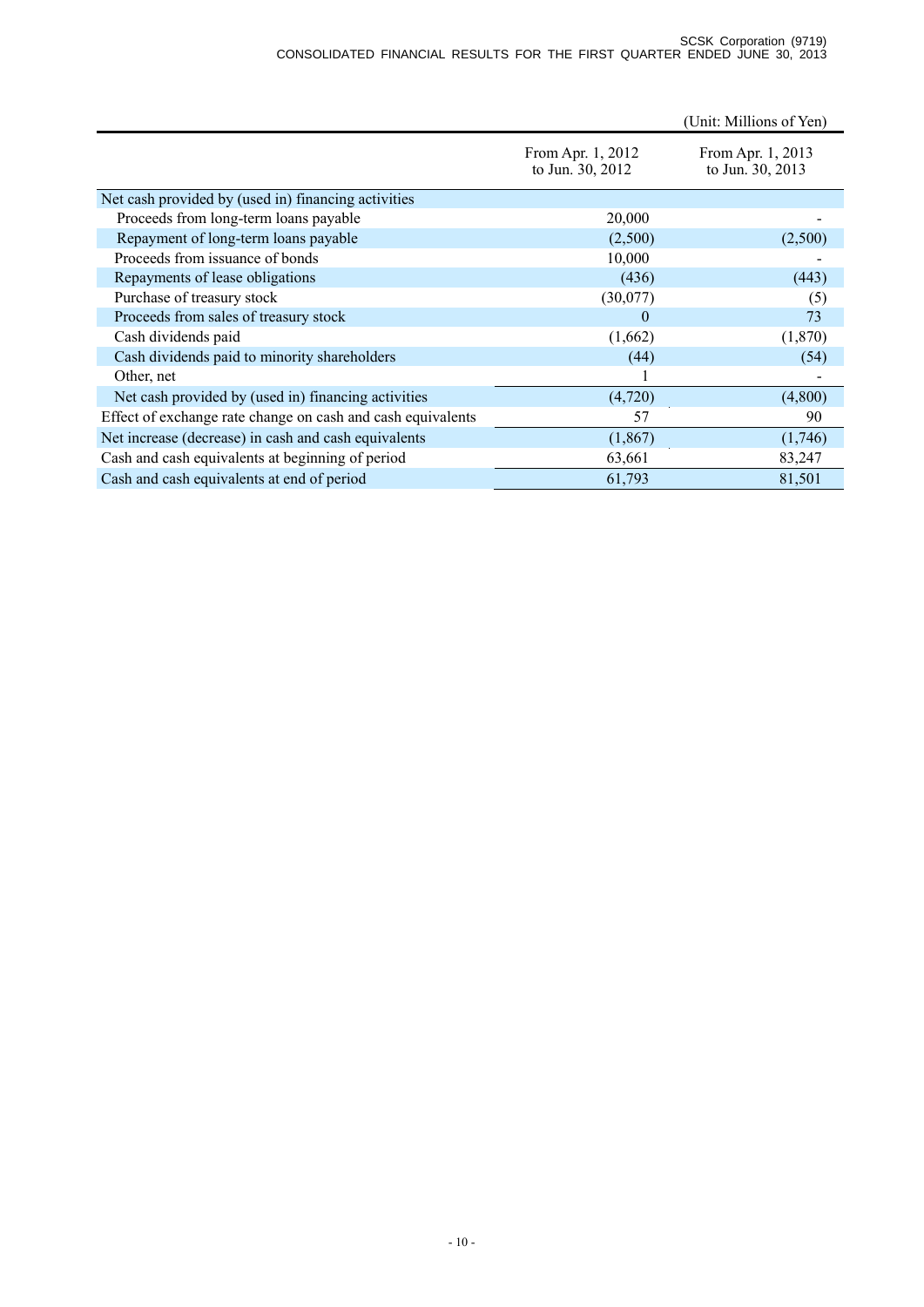(Unit: Millions of Yen)

### **(4) Notes regarding Consolidated Financial Results for the First Quarter ended June 30, 2013**

### **(Notes regarding the Premise of a Going Concern)**

No applicable items.

### **(Notes concerning significant changes in shareholders' equity)**

No applicable items.

### **(Segment Information)**

I. First quarter of fiscal year ending March 31, 2013 (April 1, 2012 to June 30, 2012)

1) Information on Sales, Income (Loss) by Reported Segment

|                                            | Industrial<br>Systems<br><b>Business</b> | Financial<br>Systems<br><b>Business</b> | Global<br><b>Systems</b><br><b>Business</b> | <b>Business</b><br>Solutions | <b>Business</b><br>Services | IT<br>Management | IT Platform<br>Solutions | Prepaid Card<br><b>Business</b> |
|--------------------------------------------|------------------------------------------|-----------------------------------------|---------------------------------------------|------------------------------|-----------------------------|------------------|--------------------------|---------------------------------|
| <b>Sales</b>                               |                                          |                                         |                                             |                              |                             |                  |                          |                                 |
| (1) Outside customers                      | 16,386                                   | 11,266                                  | 2,720                                       | 3,512                        | 7,436                       | 8,301            | 12,185                   | 1,170                           |
| Inter-segment sales or<br>(2)<br>transfers | 548                                      | 55                                      | 333                                         | 308                          | 311                         | 1,351            | 1,074                    | 35                              |
| Total                                      | 16,935                                   | 11,321                                  | 3,053                                       | 3,820                        | 7,748                       | 9,652            | 13,260                   | 1,205                           |
| Segment income (loss)                      | 662                                      | 736                                     | 429                                         | 352                          | 191                         | 471              | 264                      | 530                             |

|                                            | Others | Total  | Adjustments<br>(Note 1) | Amounts<br>Reported in the<br>Consolidated<br>Financial<br><b>Statements</b><br>(Note 2) |
|--------------------------------------------|--------|--------|-------------------------|------------------------------------------------------------------------------------------|
| Sales                                      |        |        |                         |                                                                                          |
| (1) Outside customers                      | 204    | 63,185 |                         | 63,185                                                                                   |
| Inter-segment sales or<br>(2)<br>transfers | 577    | 4,596  | (4,596)                 |                                                                                          |
| Total                                      | 782    | 67,781 | (4,596)                 | 63,185                                                                                   |
| Segment income (loss)                      | 26     | 3,666  | (217)                   | 3,448                                                                                    |

Notes: Adjustments are as follows:

1. The adjustment loss of ¥217 million to segment income (loss) represent general corporate expenses that have not been allocated to the reported segments.

2. Segment income (loss) has been reconciled to operating income in the consolidated income statement.